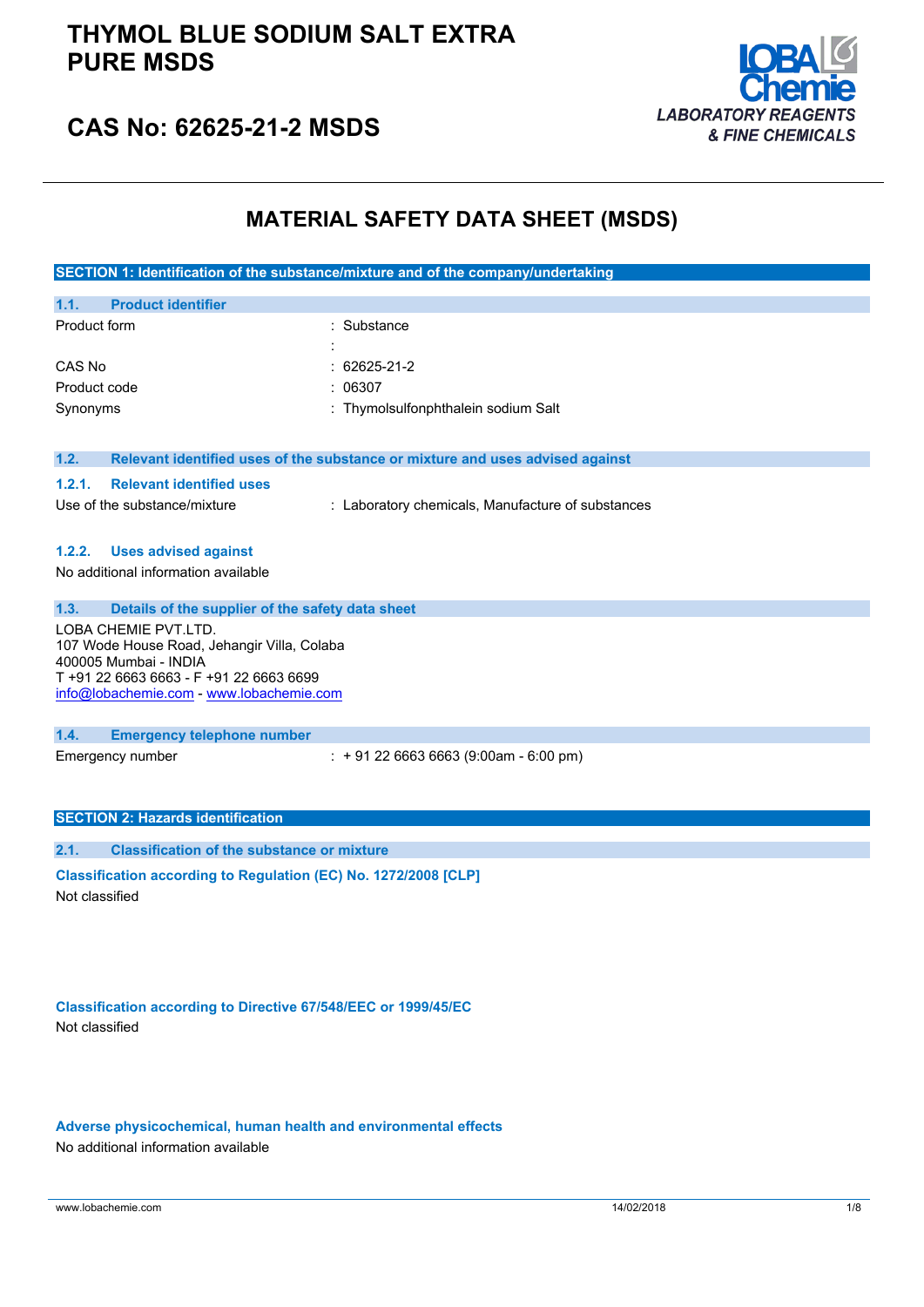Safety Data Sheet

### **2.2. Label elements**

**Labelling according to** Regulation (EC) No. 1272/2008 [CLP]

No labelling applicable

| 2.3. | <b>Other hazards</b> |  |
|------|----------------------|--|
|      |                      |  |

No additional information available

| <b>SECTION 3: Composition/information on ingredients</b> |                  |                                      |  |  |
|----------------------------------------------------------|------------------|--------------------------------------|--|--|
|                                                          |                  |                                      |  |  |
| 3.1.                                                     | <b>Substance</b> |                                      |  |  |
| Name                                                     |                  | : THYMOL BLUE SODIUM SALT Extra Pure |  |  |
| CAS No                                                   |                  | $: 62625-21-2$                       |  |  |

Full text of R- and H-phrases: see section 16

| 3.2.           |  |  |  |
|----------------|--|--|--|
| Not applicable |  |  |  |

|      | <b>SECTION 4: First aid measures</b>                        |                                                                                                                                                                                   |
|------|-------------------------------------------------------------|-----------------------------------------------------------------------------------------------------------------------------------------------------------------------------------|
|      |                                                             |                                                                                                                                                                                   |
| 4.1. | <b>Description of first aid measures</b>                    |                                                                                                                                                                                   |
|      | First-aid measures after inhalation                         | Remove person to fresh air and keep comfortable for breathing. Give oxygen or<br>artificial respiration if necessary. If you feel unwell, seek medical advice.                    |
|      | First-aid measures after skin contact                       | Gently wash with plenty of soap and water. If skin irritation occurs: Get medical<br>advice/attention.                                                                            |
|      | First-aid measures after eye contact                        | Remove contact lenses, if present and easy to do. Continue rinsing. Rinse cautiously<br>with water for several minutes. If eye irritation persists: Get medical advice/attention. |
|      | First-aid measures after ingestion                          | Rinse mouth out with water. If you feel unwell, seek medical advice.                                                                                                              |
| 4.2. | Most important symptoms and effects, both acute and delayed |                                                                                                                                                                                   |
|      | No additional information available                         |                                                                                                                                                                                   |
| 4.3. |                                                             | Indication of any immediate medical attention and special treatment needed                                                                                                        |
|      | Treat symptomatically.                                      |                                                                                                                                                                                   |
|      | <b>SECTION 5: Firefighting measures</b>                     |                                                                                                                                                                                   |
|      |                                                             |                                                                                                                                                                                   |
| 5.1. | <b>Extinguishing media</b>                                  |                                                                                                                                                                                   |
|      | Suitable extinguishing media                                | : dry chemical powder, alcohol-resistant foam, carbon dioxide (CO2).                                                                                                              |
|      | Unsuitable extinguishing media                              | Do not use a heavy water stream.                                                                                                                                                  |
| 5.2. | Special hazards arising from the substance or mixture       |                                                                                                                                                                                   |
|      | No additional information available                         |                                                                                                                                                                                   |
| 5.3. | <b>Advice for firefighters</b>                              |                                                                                                                                                                                   |
|      | Protection during firefighting                              | Do not attempt to take action without suitable protective equipment.                                                                                                              |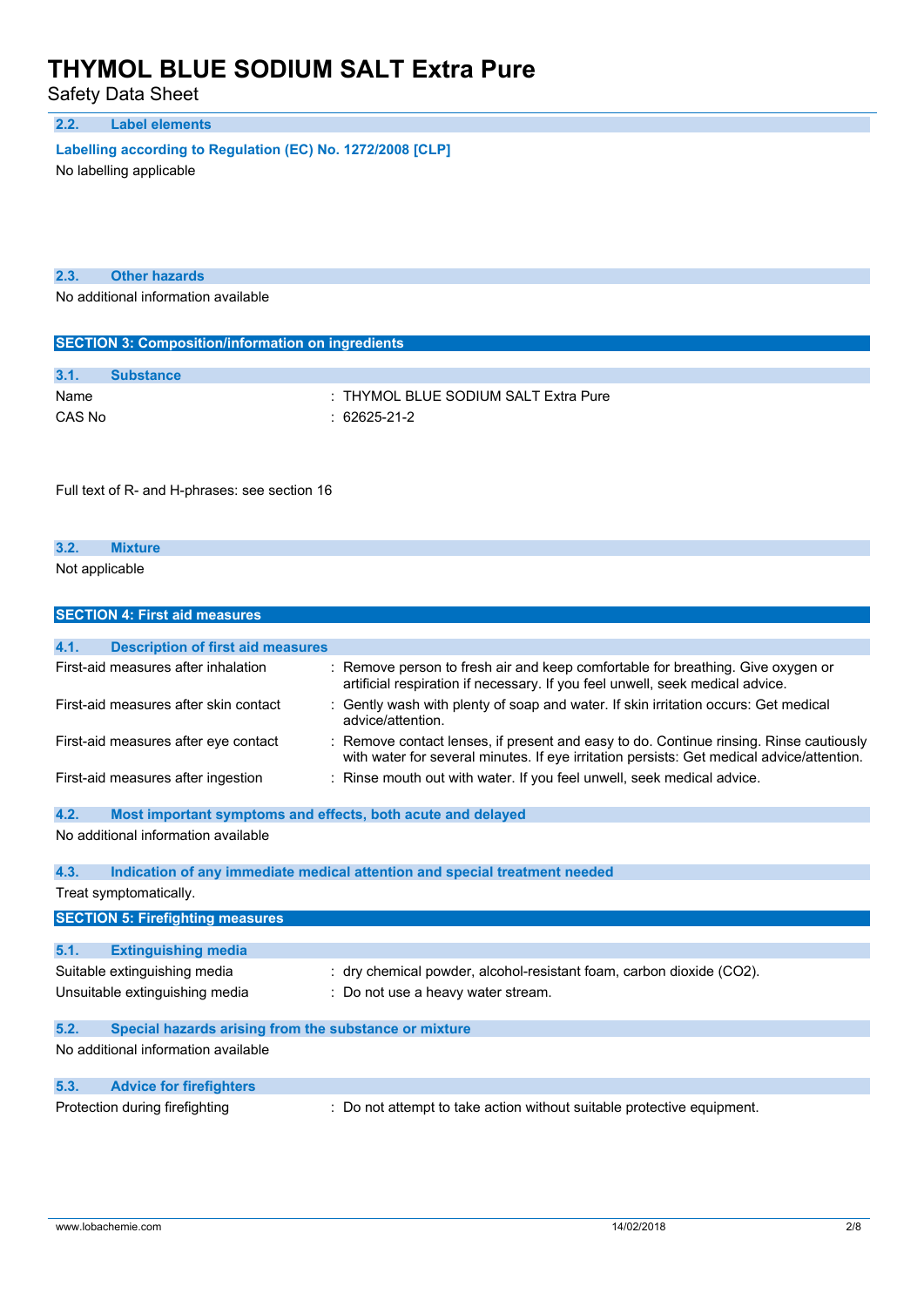Safety Data Sheet

|        | <b>SECTION 6: Accidental release measures</b>                                   |                                                                                                                            |
|--------|---------------------------------------------------------------------------------|----------------------------------------------------------------------------------------------------------------------------|
| 6.1.   |                                                                                 | Personal precautions, protective equipment and emergency procedures                                                        |
| 6.1.1. | For non-emergency personnel<br>Emergency procedures                             | : Evacuate unnecessary personnel.                                                                                          |
| 6.1.2. | For emergency responders<br>Protective equipment<br><b>Emergency procedures</b> | Use personal protective equipment as required.<br>Stop release.                                                            |
| 6.2.   | <b>Environmental precautions</b>                                                |                                                                                                                            |
|        | Avoid release to the environment.                                               |                                                                                                                            |
| 6.3.   | Methods and material for containment and cleaning up                            |                                                                                                                            |
|        | Methods for cleaning up                                                         | : Clear up rapidly by scoop or vacuum.                                                                                     |
| 6.4.   | <b>Reference to other sections</b>                                              |                                                                                                                            |
|        | No additional information available                                             |                                                                                                                            |
|        | <b>SECTION 7: Handling and storage</b>                                          |                                                                                                                            |
| 7.1.   | <b>Precautions for safe handling</b>                                            |                                                                                                                            |
|        | Precautions for safe handling                                                   | : Do not get in eyes, on skin, or on clothing.                                                                             |
|        | Hygiene measures                                                                | : Wash hands and other exposed areas with mild soap and water before eating,<br>drinking or smoking and when leaving work. |
| 7.2.   | <b>Conditions for safe storage, including any incompatibilities</b>             |                                                                                                                            |
|        | Storage conditions                                                              | : Store in original container. Keep container tightly closed. Store in a dry place.<br>Protect from moisture.              |
| 7.3.   | <b>Specific end use(s)</b>                                                      |                                                                                                                            |
|        | No additional information available                                             |                                                                                                                            |
|        | <b>SECTION 8: Exposure controls/personal protection</b>                         |                                                                                                                            |
| 8.1.   | <b>Control parameters</b>                                                       |                                                                                                                            |
|        | No additional information available                                             |                                                                                                                            |

| 8.2.<br><b>Exposure controls</b>                              |                                      |
|---------------------------------------------------------------|--------------------------------------|
| Hand protection                                               | : protective gloves                  |
| Eye protection                                                | : Chemical goggles or safety glasses |
| Skin and body protection                                      | : Wear suitable protective clothing  |
| Respiratory protection                                        | : Wear respiratory protection        |
| <b>SECTION 9: Physical and chemical properties</b>            |                                      |
| 9.1.<br>Information on basic physical and chemical properties |                                      |
| Physical state                                                | : Solid                              |

| Molecular mass | $: 488.58$ g/mol    |
|----------------|---------------------|
| Colour         | : Brown red powder. |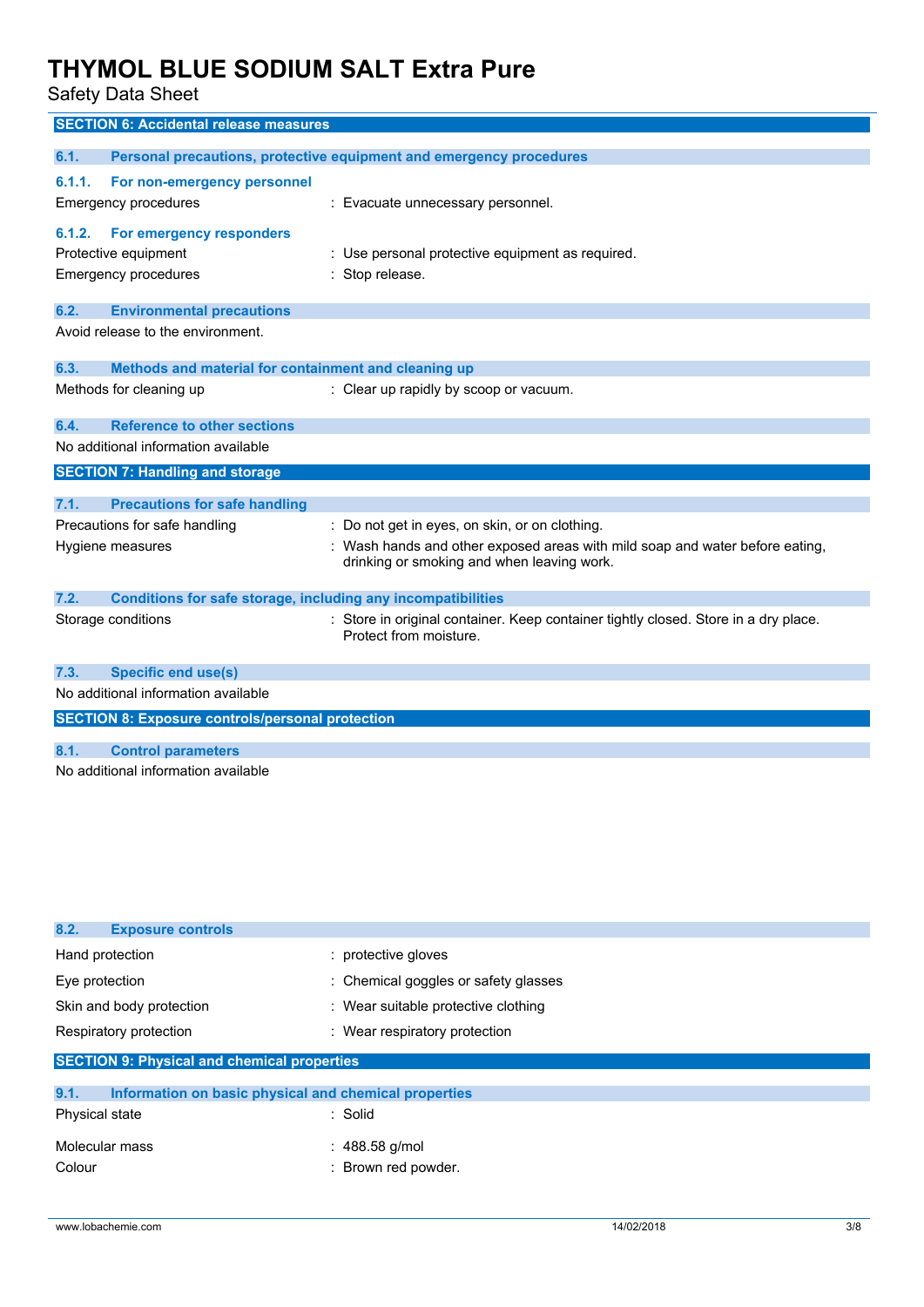Safety Data Sheet

| Salely Dala Sileel                                 |                           |  |  |
|----------------------------------------------------|---------------------------|--|--|
| Odour                                              | : characteristic odour.   |  |  |
| Odour threshold                                    | : No data available       |  |  |
| pН                                                 | : No data available       |  |  |
| Relative evaporation rate (butylacetate=1)         | : No data available       |  |  |
| Melting point                                      | : 284 °C                  |  |  |
| Freezing point                                     | : No data available       |  |  |
| Boiling point                                      | : No data available       |  |  |
| Flash point                                        | : No data available       |  |  |
| Auto-ignition temperature                          | : No data available       |  |  |
| Decomposition temperature                          | : No data available       |  |  |
| Flammability (solid, gas)                          | : No data available       |  |  |
| Vapour pressure                                    | : No data available       |  |  |
| Relative vapour density at 20 °C                   | : No data available       |  |  |
| Relative density                                   | : No data available       |  |  |
| Solubility                                         | : Water: Soluble in water |  |  |
| Log Pow                                            | : No data available       |  |  |
| Viscosity, kinematic                               | : No data available       |  |  |
| Viscosity, dynamic                                 | No data available         |  |  |
| Explosive properties                               | : No data available       |  |  |
| Oxidising properties                               | : No data available       |  |  |
| <b>Explosive limits</b>                            | No data available         |  |  |
| <b>Other information</b><br>9.2.                   |                           |  |  |
| No additional information available                |                           |  |  |
| <b>SECTION 10: Stability and reactivity</b>        |                           |  |  |
| 10.1.<br><b>Reactivity</b>                         |                           |  |  |
| No additional information available                |                           |  |  |
| 10.2.<br><b>Chemical stability</b>                 |                           |  |  |
| Stable under normal conditions.                    |                           |  |  |
| 10.3.<br><b>Possibility of hazardous reactions</b> |                           |  |  |
| No additional information available                |                           |  |  |
| <b>Conditions to avoid</b><br>10.4.                |                           |  |  |
| Direct sunlight. Air contact. Moisture.            |                           |  |  |
| 10.5.<br><b>Incompatible materials</b>             |                           |  |  |
| No additional information available                |                           |  |  |
| 10.6.<br><b>Hazardous decomposition products</b>   |                           |  |  |

No additional information available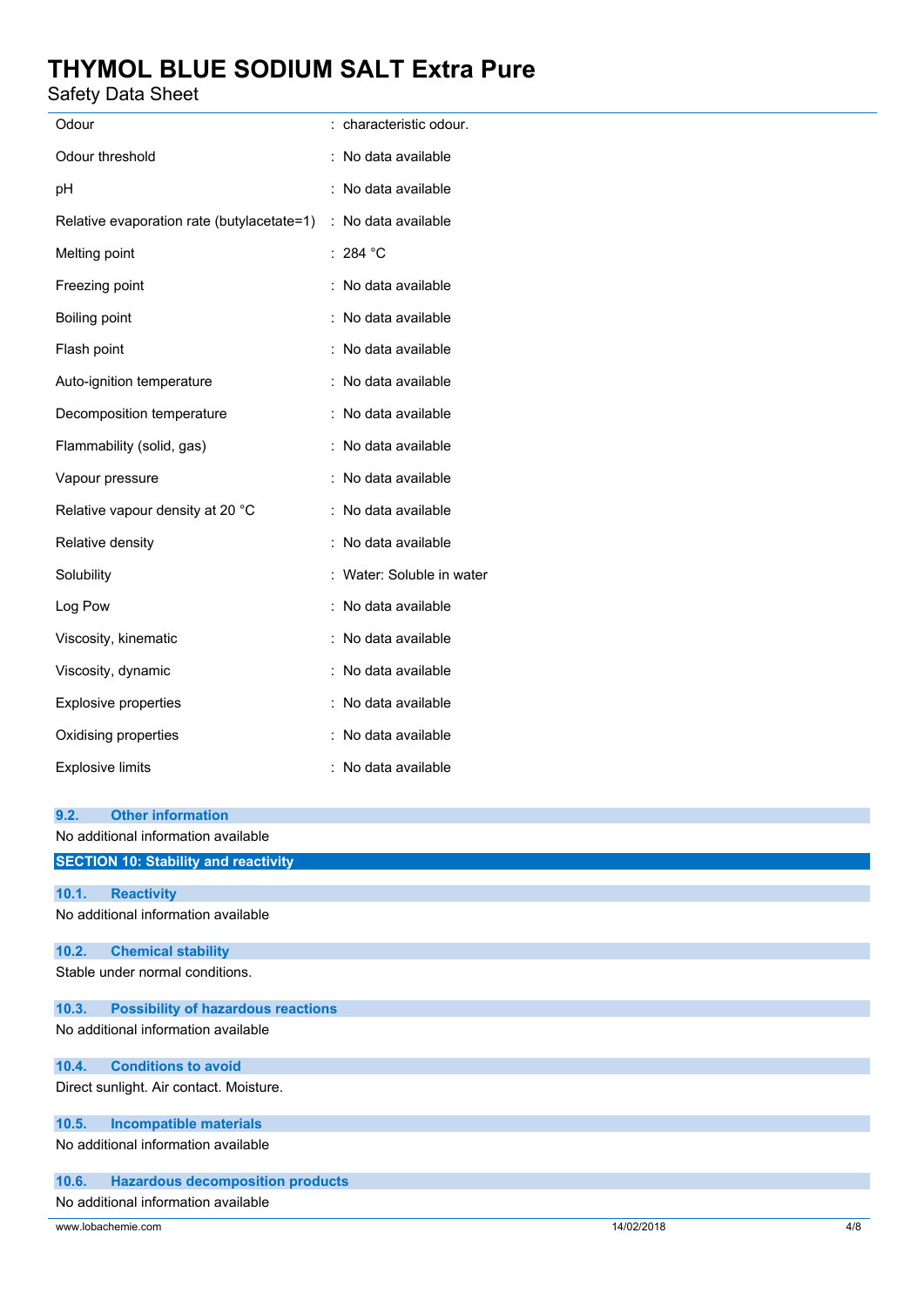Safety Data Sheet

| <b>SECTION 11: Toxicological information</b>         |                  |
|------------------------------------------------------|------------------|
|                                                      |                  |
| 11.1.<br><b>Information on toxicological effects</b> |                  |
| Acute toxicity                                       | : Not classified |
|                                                      |                  |
|                                                      |                  |
| Skin corrosion/irritation                            | : Not classified |
| Serious eye damage/irritation                        | : Not classified |
| Respiratory or skin sensitisation                    | : Not classified |
| Germ cell mutagenicity                               | : Not classified |
| Carcinogenicity                                      | : Not classified |
|                                                      |                  |
| Reproductive toxicity                                | : Not classified |
| Specific target organ toxicity (single               | : Not classified |
| exposure)                                            |                  |
|                                                      |                  |
| Specific target organ toxicity (repeated             | : Not classified |
| exposure)                                            |                  |
|                                                      |                  |
|                                                      |                  |
| Aspiration hazard                                    | : Not classified |

| <b>SECTION 12: Ecological information</b>          |
|----------------------------------------------------|
|                                                    |
| 12.1.<br><b>Toxicity</b>                           |
| No additional information available                |
| 12.2.<br><b>Persistence and degradability</b>      |
| No additional information available                |
| <b>Bioaccumulative potential</b><br>12.3.          |
| No additional information available                |
| 12.4.<br><b>Mobility in soil</b>                   |
| No additional information available                |
| <b>Results of PBT and vPvB assessment</b><br>12.5. |

No additional information available

### **12.6. Other adverse effects**

No additional information available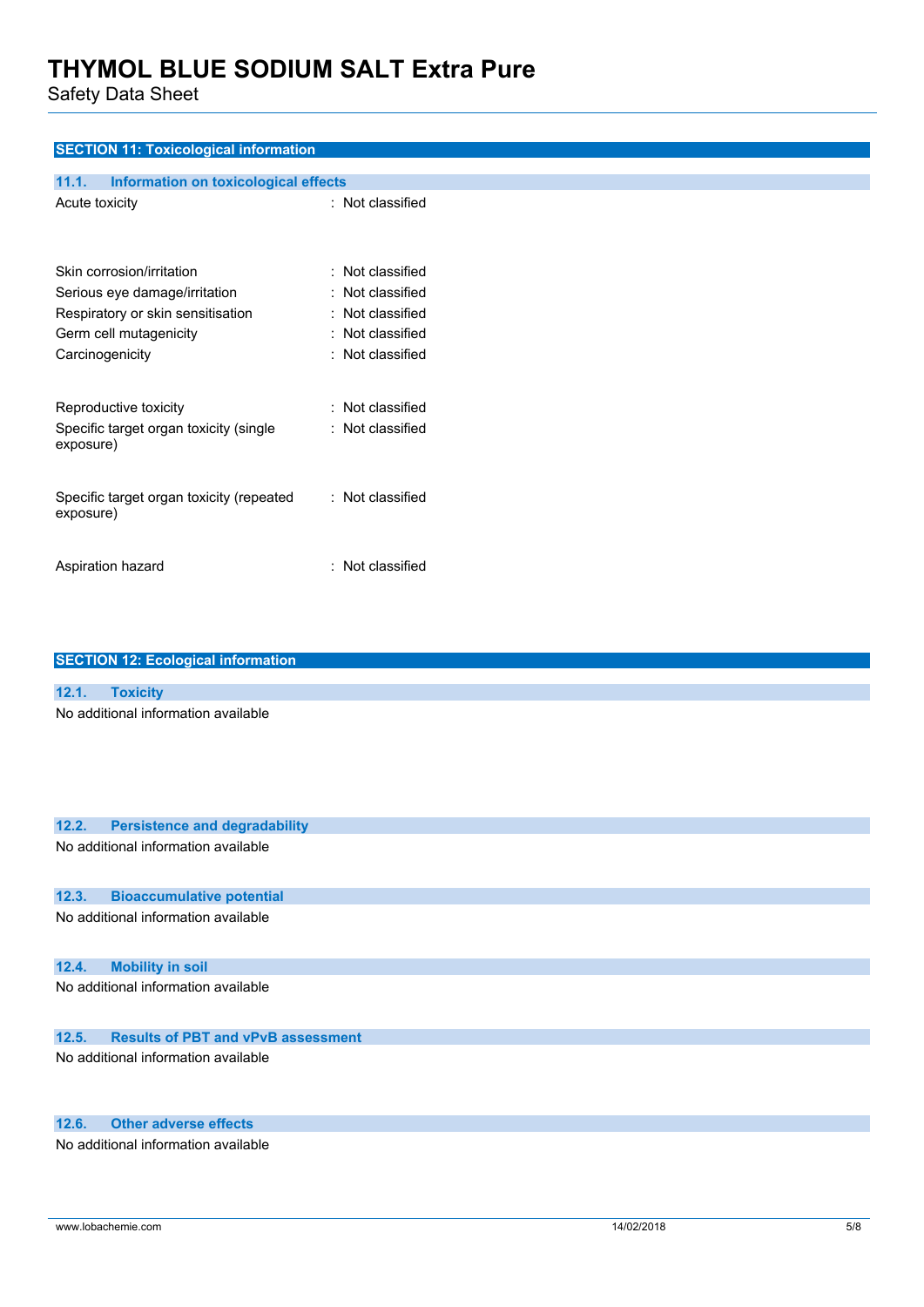Safety Data Sheet

| In accordance with ADR / RID / IMDG / IATA / ADN |
|--------------------------------------------------|
|                                                  |
|                                                  |
| : Not applicable                                 |
| : Not applicable                                 |
| Not applicable                                   |
| : Not applicable                                 |
| : Not applicable                                 |
|                                                  |
|                                                  |
| : Not applicable<br>: Not applicable             |
| Not applicable                                   |
| : Not applicable                                 |
| : Not applicable                                 |
|                                                  |
|                                                  |
|                                                  |
| : Not applicable                                 |
|                                                  |
|                                                  |
| : Not applicable                                 |
|                                                  |
|                                                  |
| : Not applicable                                 |
|                                                  |
| : Not applicable                                 |
|                                                  |
|                                                  |
| : Not applicable                                 |
|                                                  |
|                                                  |
| : Not applicable                                 |
| Not applicable                                   |
| : Not applicable                                 |
| Not applicable                                   |
| : Not applicable                                 |
|                                                  |
| : No                                             |
| : No                                             |
| : No supplementary information available         |
|                                                  |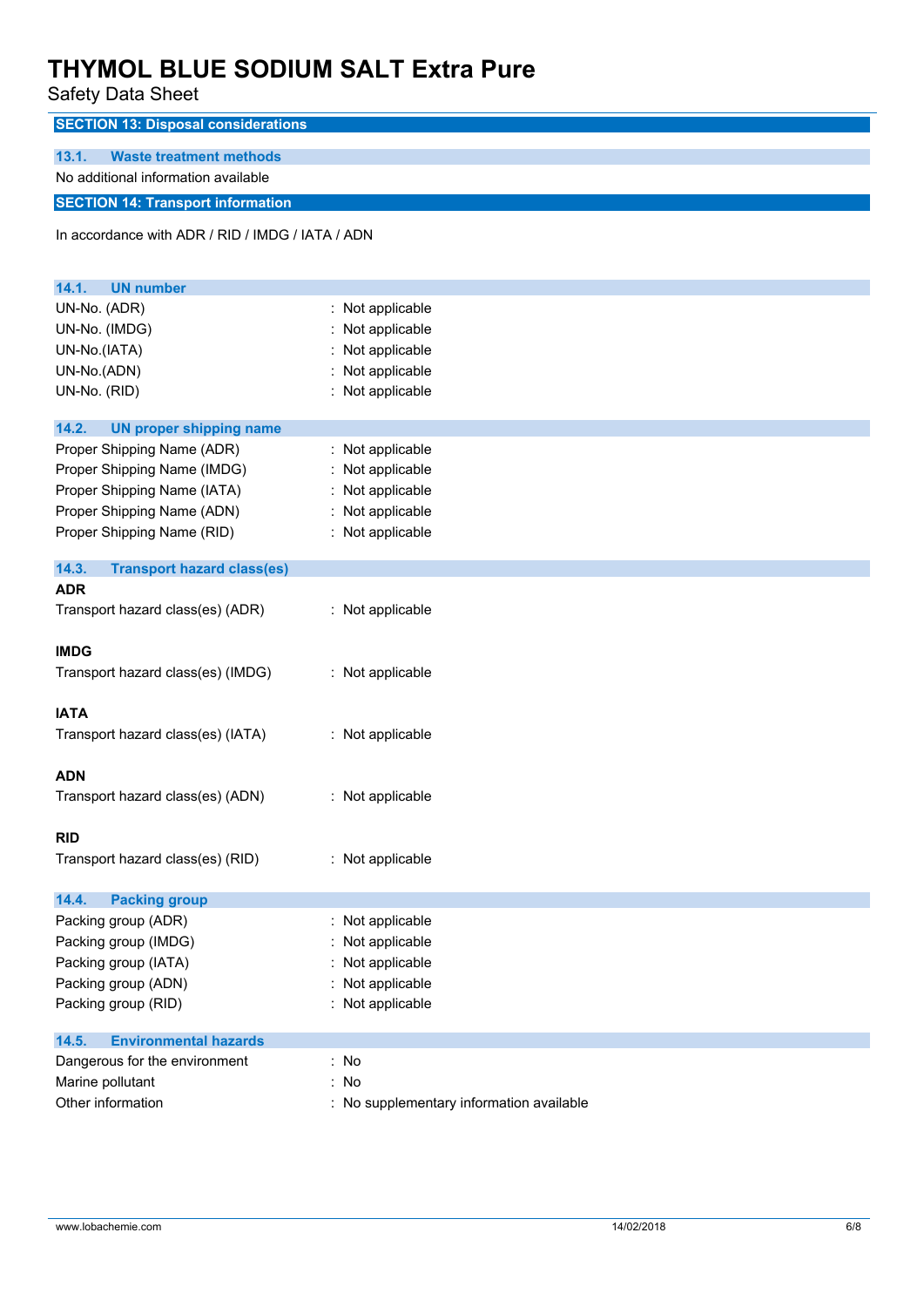Safety Data Sheet

**14.6. Special precautions for user**

**- Overland transport**

No data available

**- Transport by sea** No data available

**- Air transport** No data available

**- Inland waterway transport**

No data available

**- Rail transport** No data available

**14.7. Transport in bulk according to Annex II of MARPOL 73/78 and the IBC Code**

Not applicable

**SECTION 15: Regulatory information**

**15.1. Safety, health and environmental regulations/legislation specific for the substance or mixture**

**15.1.1. EU-Regulations**

No REACH Annex XVII restrictions

THYMOL BLUE SODIUM SALT Extra Pure is not on the REACH Candidate List THYMOL BLUE SODIUM SALT Extra Pure is not on the REACH Annex XIV List

#### **15.1.2. National regulations**

### **Germany**

12th Ordinance Implementing the Federal : Is not subject of the 12. BlmSchV (Hazardous Incident Ordinance) Immission Control Act - 12.BImSchV

**15.2. Chemical safety assessment**

No additional information available

**SECTION 16: Other information**